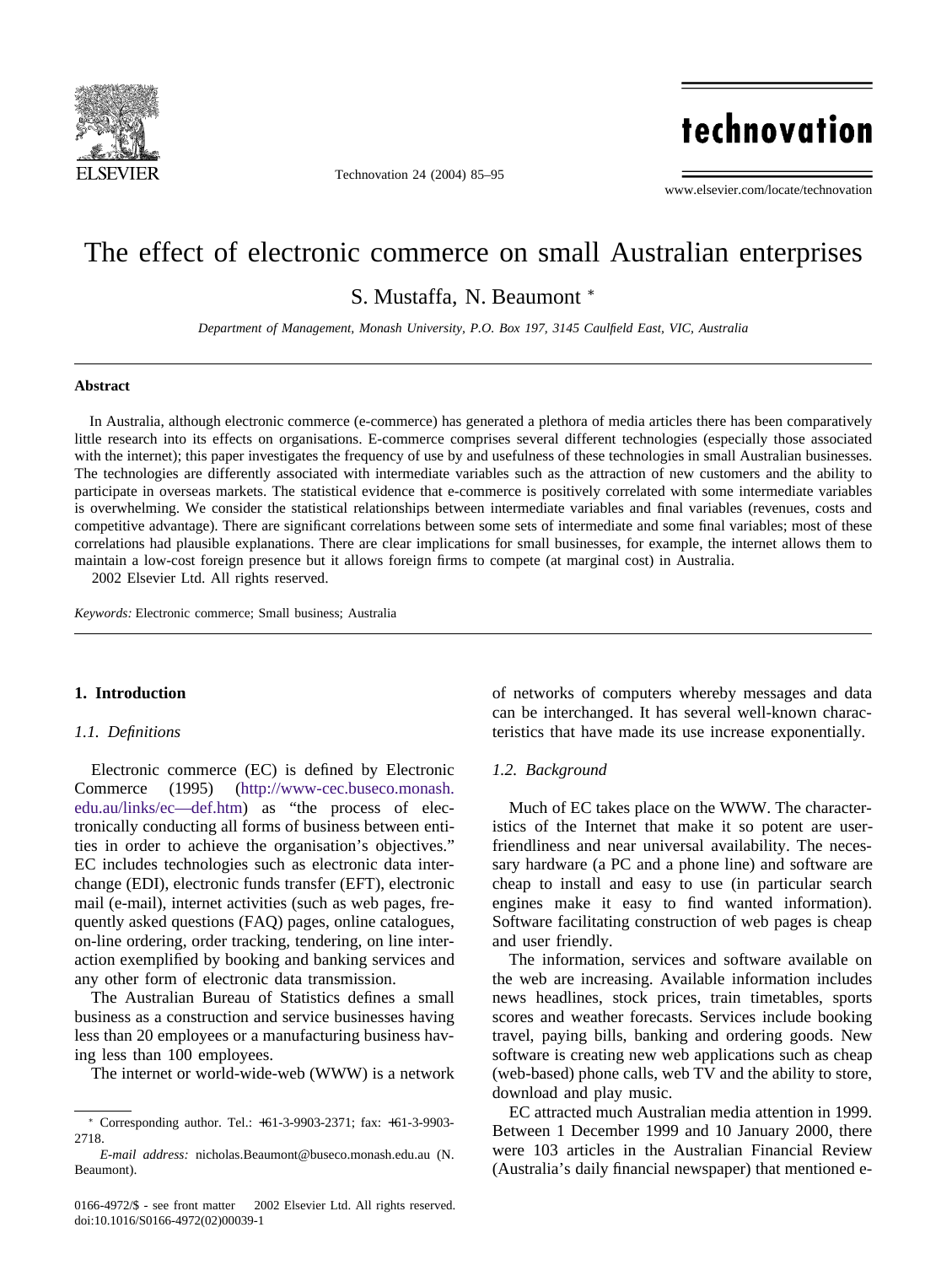commerce in their title or first paragraph. Two summary articles are by Carney (2000) and Van Wyngen (1999). Some of these articles described the stock market mania for shares in (usually profitless) companies intending to engage in EC. In Australia several new floats intend to use EC to enter markets for booking services, retailing (e.g. wine), the gay community, on-line gambling and pornography.

E-commerce is well established in the Australian financial sector. Share brokers abandoned the traditional trading floor two days after screen based trading was introduced and a growing proportion (perhaps 40%) of their clients place orders on-line; an increasing proportion of customers bank and pay bills on-line. There is considerable discussion of the effect of EC on 'bricks and mortar' based businesses and some Australian retailers have augmented basic services with internet services ('clicks and mortar'). Supermarkets have implemented internet based order and delivery services. Many businesses now encourage orders (for goods, shares, theatre seats and newspaper advertisements) through web pages as well as over the phone.

There is some evidence that Australian consumers used the net to do significant Christmas 1999 shopping (Braue, 1999; Crowe, 2000). The threat of web-based competition from overseas suppliers such as Amazon.com is a powerful driver for Australian firms. Although reliable figures are elusive, it is estimated that, in 1998, \$1.6 trillion worth of electronic transactions were conducted in Australia; of which \$55 billion was from the business-to-consumer segment. Eleven percent of all businesses had a web presence and 35% of these claimed that the internet was significant to their business (Marzbani, 1998).

#### *1.3. The impact of e-commerce businesses*

E-commerce has myriad direct and indirect, internal and external effects on individuals and organisations. The effect of a new technology such as e-commerce on an individual organisation can be assessed by considering its effect on products, services and the '7-S' (structure, systems strategy, style, staffing, skills, and superordinate goals) (Waterman et al., 1980).

#### *1.3.1. Abolition of distance and time*

The web can eliminate time and distance obstacles to business. A web page can take orders or answer questions originating at any time or place, search engines make it likely that a potential customer searching for a product or service will find an organisation's well-indexed page. The costs of internet transactions are independent of distance. The advantages may be smaller for firms selling goods rather than services: delivery costs and times, exacerbated by having to deal with customs offices, may present insuperable difficulties, however, there is substantial trade in small tangible items with high intrinsic value such as books, CDs and software.

Prior to the internet, a major obstacle to Australia's small and medium sized enterprises (SMEs) entering international markets was their lack of resources (Anonymous, 1997), isolation and the impracticability of maintaining an overseas or even interstate presence. Stories of unreliable agents and representatives are legion. A web page can provide a national and international presence (Clayton, 1998; Karakaya and Karakaya, 1998; McCollum, 1998).

#### *1.3.2. Supply chain management*

E-commerce can change relationships in the supply chain (Benjamin and Wigand, 1995; Ghosh, 1998). A mundane effect of information technology (IT) is reduction of costs across the whole supply chain (Flaherty, 1995; Chapter 4). The cost reduction is attributable to prompter and more accurate information (and hence forecasts) and optimisation of inventory levels, production plans and transport costs across the whole supply chain (in contrast to each participant locally optimising) (Benjamin and Wigand, 1995).

The internet can change relationships amongst supply chain partners in unforeseen ways (McCollum, 1998). The internet (and cheaper phone calls and faxes) facilitates sharing information between companies, suppliers and customers. It can link businesses and trading partners from disparate industries, allowing them to form (for some purposes) a single entity or consortium (Parfett, 1996) whose members share information previously treated as confidential. It allows firms of differing locations, sizes and technical expertise to collaborate (Robins, 1998), (Poon and Swatman, 1996), typically in the development of complex new products or services.

A tradition supply chain comprises raw material suppliers, manufacturers, wholesalers, retailers and customers. The internet can undermine this comfy linear arrangement. Manufacturers can disintermediate retailers by establishing web pages to sell directly to customers. Participants (notably General Electric which reduced the cost of supply contracts by between 10 and 50%) can use the internet to identify alternative suppliers or customers (Ghosh, 1998). The internet is a low-cost way of comparison-shopping, it is easy to search for alternative supplies on the internet, bypassing, or at least threatening, traditional suppliers. In electronic markets, competition is usually intensified because it is much easier to search for lower cost and higher quality supplies (Kwok, 1997; Malone, 1989; Sterrett and Shah, 1998).

By more closely coordinating activities, actors can better exploit techniques such as just in time (JIT) and TQM (quality problems may only be solvable through cooperation between supplier and customer). Two firms may thus move imperceptibly from an arms-length to a